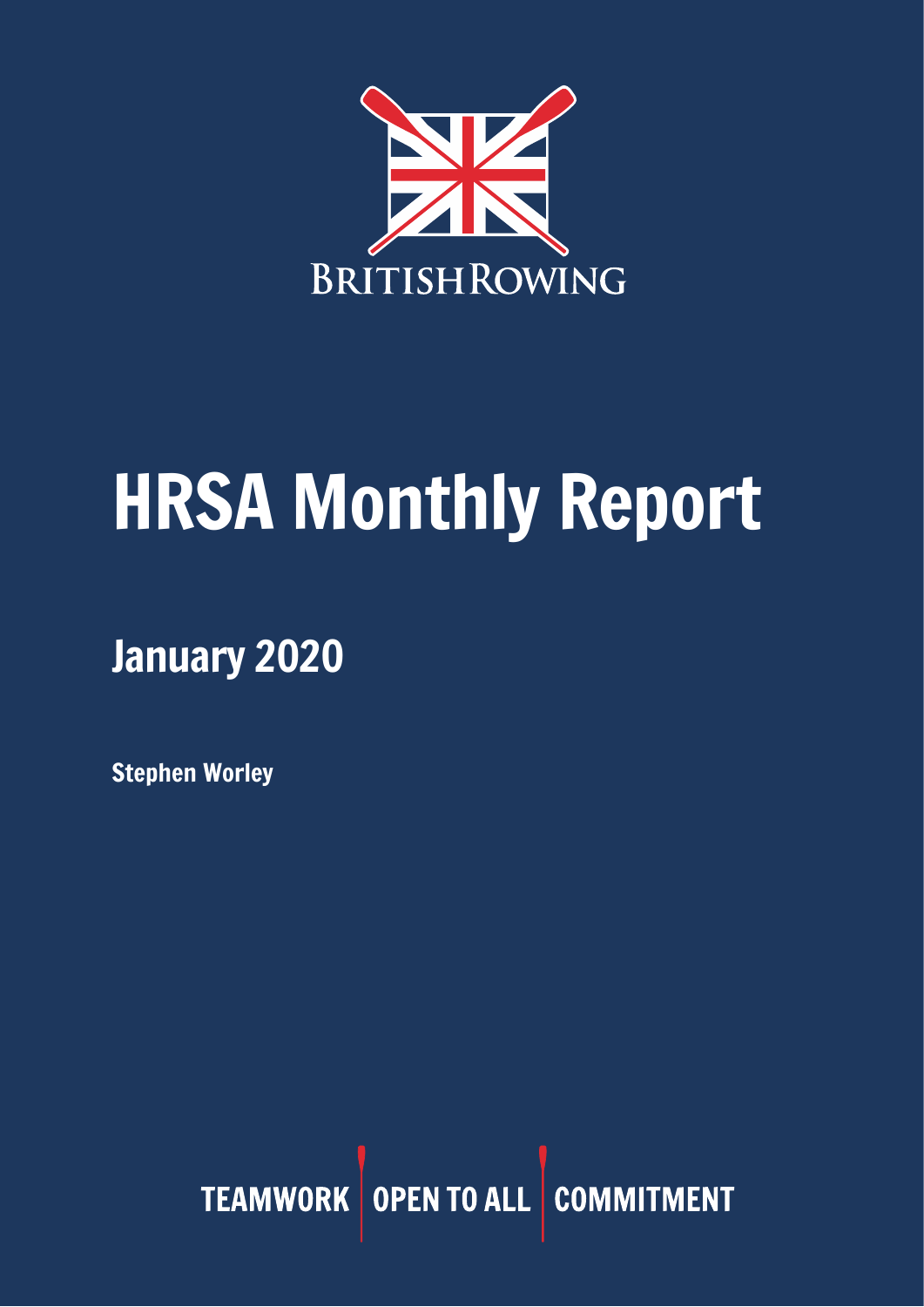# Analysis of Incident Reports

The analysis of Incident Reports has been completed and an analysis is included with this report. This will be published on the [RowSafe](https://www.britishrowing.org/about-us/policies-guidance/rowsafe/) page of the website. This is an overall summary of the causes of incidents in recent years.



A Certificate of Commendation signed by the Chairman and me has been sent to each of the Top 5 reporting clubs. A further thirteen clubs each reported twenty or more incidents.

| Club                           | <b>Number of Incidents Reported</b> |
|--------------------------------|-------------------------------------|
| Lea RC                         | 74                                  |
| <b>Avon County RC</b>          | 51                                  |
| <b>Putney Town RC</b>          | 47                                  |
| <b>Marlow RC</b>               | 74                                  |
| <b>Christchurch RC</b>         | 41                                  |
| Gravesend RC                   | 33                                  |
| Leicester RC                   | 33                                  |
| <b>Taunton RC</b>              | 32                                  |
| Cambridge 99 RC                | 24                                  |
| Norwich Rowing Club            | 24                                  |
| <b>Bewl Bridge RC</b>          | 23                                  |
| Durham ARC                     | 22                                  |
| Latymer Upper School BC        | 22                                  |
| <b>Tideway Scullers School</b> | 22                                  |
| City of Bristol Rowing Club    | 21                                  |
| Liverpool Victoria RC          | 20                                  |
| Tyne Amateur RC                | 20                                  |
| Weybridge Rowing Club          | 20                                  |

Please remember that incidents are learning opportunities and that people who report incidents should be commended as they are making meaningful contributions to rowing safety. I would like to thank all clubs that report incidents.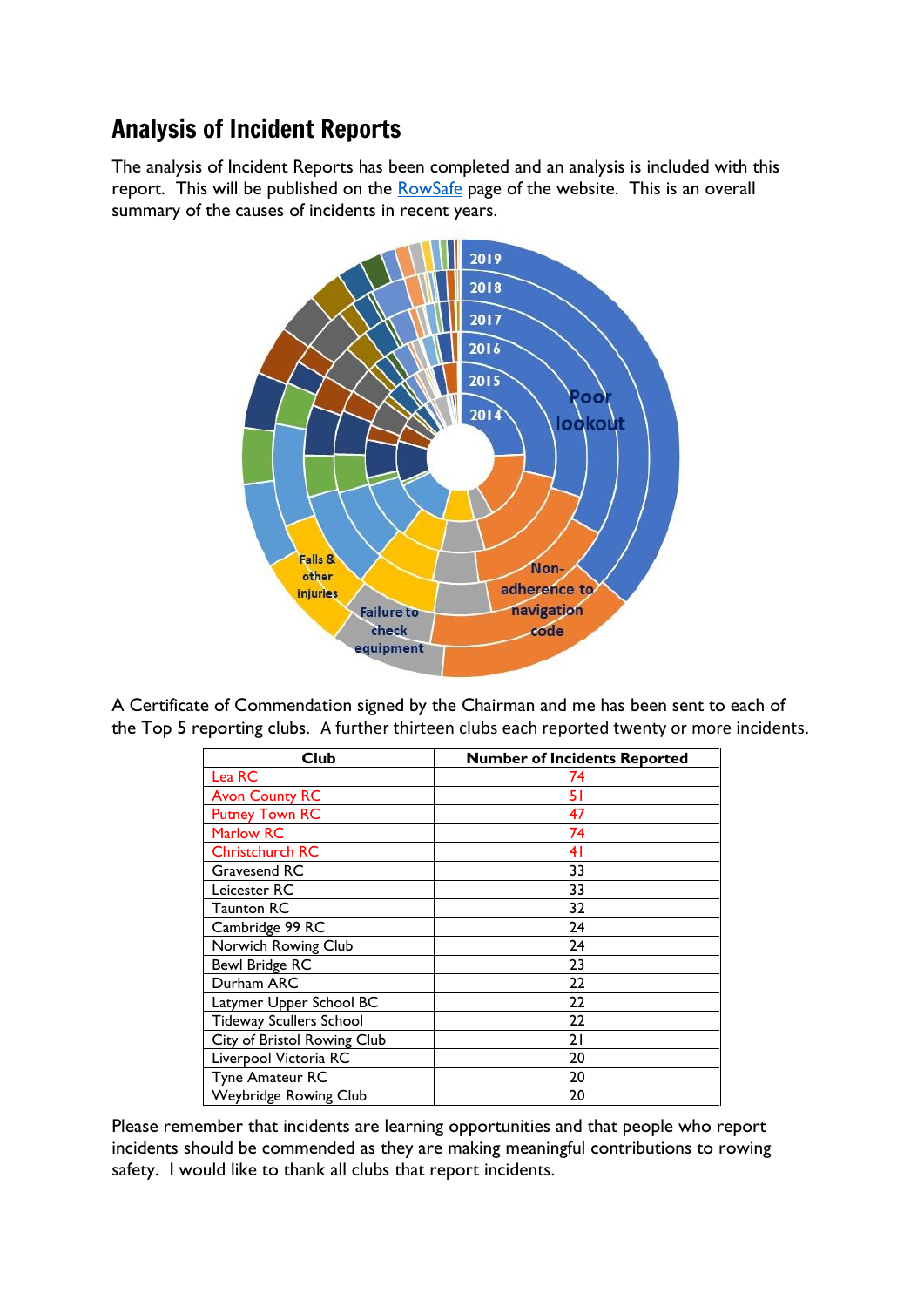# Another death on the Rhine

One member of Basel Rowing Club died and three were injured following a frontal collision between a four and a Rhine barge. The incident occurred at 7:15 pm on the  $13<sup>th</sup>$  January and the rower who died was a woman aged 52. The Club President confirmed that the four women were all experienced rowers and that the accident was a "great shock" to the club.

The Chairman is sending notes of condolence to the Club and to the Swiss National Rowing **Federation** 

This is not the first accident of this kind on the Rhine. Last March, a freighter collided with a 2x. The two rowers were pulled under the vessel but managed to escape unharmed. The freighter did not even realize it had run over the men and continued on its way.

We should also remember the incident at Arnhem on the lower Rhine where three rowers died. This occurred in March 2017 and was reported extensively in my October 2017 Monthly Report (copies are available on request).

Rhine Barges are big. They vary in size and are typically 80 metres long, 11 metres wide, 3.5 metres draught and have a displacement of 2300 tonnes. For comparison the largest narrow boats are about 22 metres long, 2 metres wide, 0.6 metres draught and have a displacement of about 20 tonnes. However, as you will see below, you do not need a Rhine barge in order to have an incident with the potential for a serious injury of fatality.

## Incident Reports in January

#### **Near miss with a weir**

A 4x rowing downstream tried to turn to row upstream but was too close to a weir. The strong stream pushed it sideways towards the weir and the crew was saved by being pushed sideways into a moored barge.



The crew called for help and after 20 minutes a runner on the opposite towpath heard them and ran to the rowing club. It is believed that a dog walker on the towpath called 999 and told the crew the fire brigade were on its way.

A coaching launch arrived and helped to hold the quad in a relatively stable position. Another launch arrived to help, closely followed by the Fire Service Rescue boat. (In the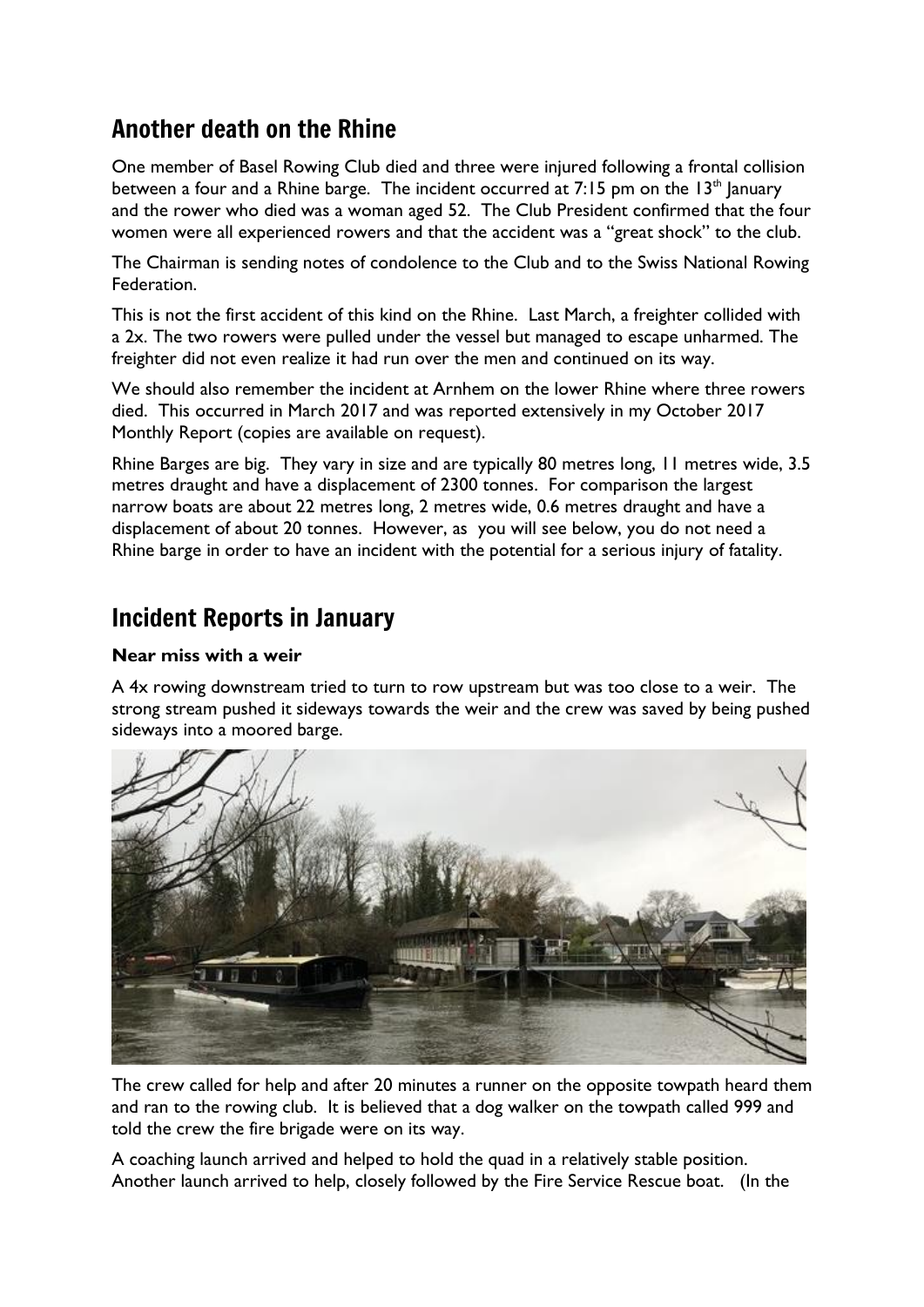interim, fire engines arrived on the towpath side, but were unable to help.). All 5 crew members were able to safely get onto the fire rescue boat and were taken to safety. This is an example of an incident with SIF potential, see below.

## **Almost fell through Kitchen Ceiling**

A club member tripped over a box that had been left on a walkway in an unlit loft and almost fell through the ceiling into the kitchen. She was able to save herself by grabbing a beam to stop falling onto kitchen floor. She attended A&E and was treated for a cut and bruised ribs. This is an another example of an incident with SIF potential, see below.

#### **Altercation between Rowers and Anglers**

There was an unpleasant exchange between anglers and rowers when a 4x snagged two fishing lines and one of the anglers reportedly became abusive insisting that the rowers should have kept to the centre of the river and avoided their lines. The Canal and River Trust boating guide (available [here\)](https://canalrivertrust.org.uk/media/library/141.pdf) contains the following:-

*Keep to the centre of the channel when passing anglers – unless they ask otherwise. Reduce your wash, but keep a steady pace.*

## **Foot trapped due to failure of keel thumb screw**

A 4x capsized and one member of the crew had difficulty pulling her feet from the shoes because the base of the foot stretcher was not correctly bolted to the boat. This prevented the heel restraints holding the heels in place. All clubs are advised to encourage their crews to check the fixings of the stretchers to the boat, particularly those near the keel.

# Incidents with SIF potential

In industry we sometimes talk about incidents with SIF potential (SIF = Serious Injuries and Fatalities); these are sometimes termed accidents with the potential for life threatening or life changing injuries. The incidents on the Rhine clearly qualify.

We have recently had a few incidents with SIF potential in British Rowing; just the potential but little actual harm. Incidents with SIF potential are characteristically different from "normal" incidents. Simple capsizes and slips, trips and falls on the level are unlikely to result in serious injuries but the same cannot be said when somebody falls through a ceiling or is nearly swept over a weir (see above). We were lucky this time but I worry that we will not always be lucky.

It is not generally appreciated that 10% of falls from 10 feet are fatal. If you have any doubt of the potential significance of the effects of falls from a relatively low height then please read [this.](https://press.hse.gov.uk/2020/01/14/shipping-company-fined-after-worker-fell-from-height-and-suffered-life-changing-injuries/?utm_source=govdelivery&utm_medium=email&utm_campaign=press-pw-2401&utm_content=shipping-paralysis)

A Safety Alert on Weirs was issued in December and is available [here.](https://www.britishrowing.org/wp-content/uploads/2019/12/Safety-Alert-Keep-clear-of-Weirs-Dec-2019.pdf) This shows the danger that weirs pose. This danger is not always appreciated.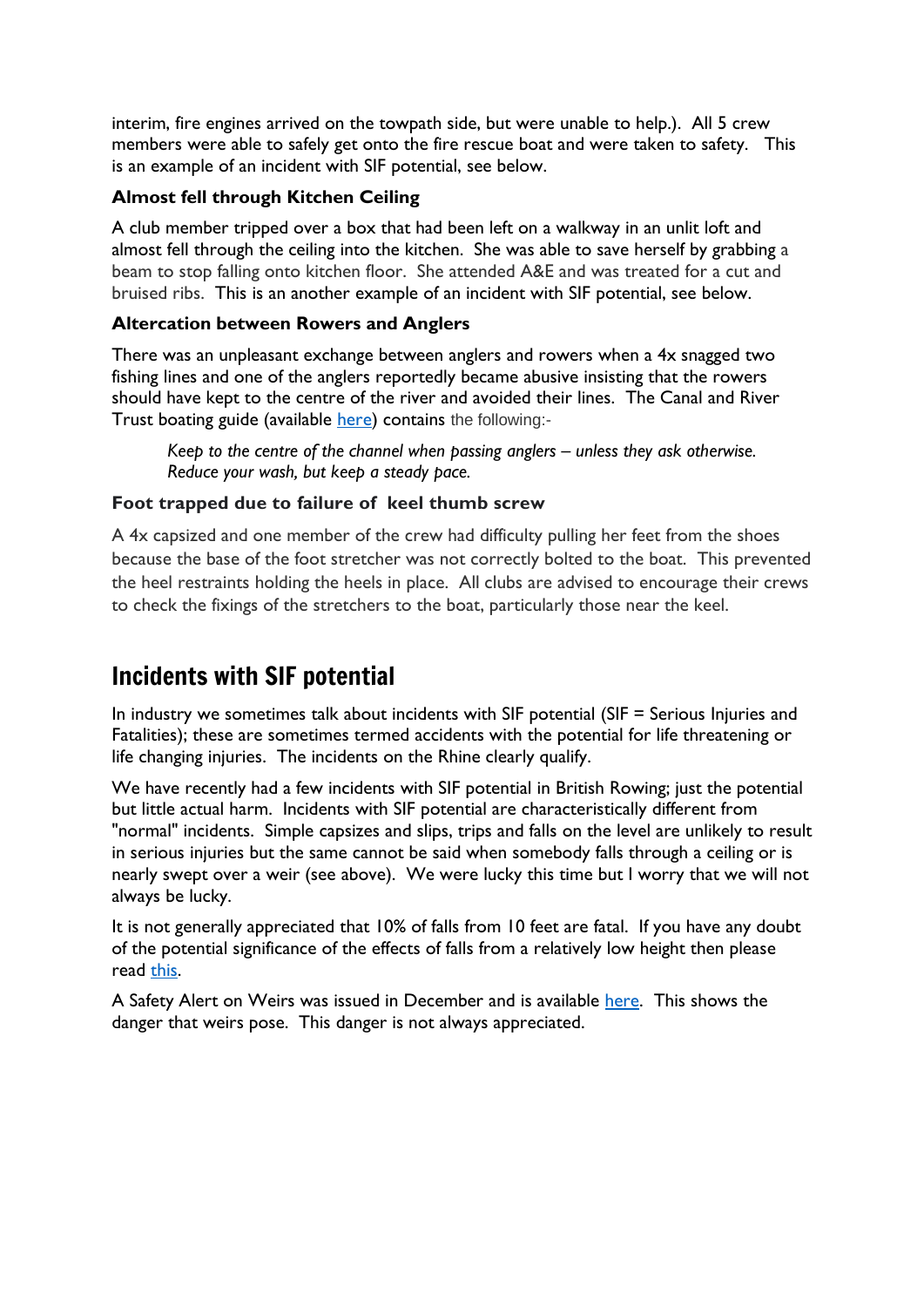# Heart Attack

In one incident a club member experienced symptoms of myocardial infarction. This was recognised by others at the club and an Ambulance was summoned immediately via a 999 call. The club member was transferred to the Regional Cardiac Centre for further assessment and treatment. It subsequently transpired that the club member had a stent inserted into an occluded heart blood vessel and is feeling much better. Later the club member was discharged from hospital and is progressing well.

A heart attack (what doctors call a myocardial infarction or MI) is defined as damage to part of the heart muscle caused by inadequate blood flow to that area. This can occur if one of the arteries that supplies blood to the heart muscle, becomes suddenly blocked. While a heart attack is a plumbing problem, a cardiac arrest is an electrical problem.

A heart attack may not be related to exercise or exertion and the onset can be whilst sitting quietly. A heart attack is treatable and usually manageable if recognised and referred to hospital in time. A cardiac arrest is when the heart stops and this requires cardiopulmonary resuscitation (CPR see [Lifesaver\)](https://life-saver.org.uk/).

In this case a life was saved because the symptoms were recognised and the correct action could be taken immediately. The following information is taken from the British Heart Foundation website.

## *Symptoms of a heart attack*

*Heart attack symptoms vary from one person to another. The most common signs of a heart attack are:*

- *pain or discomfort in your chest that suddenly occurs and doesn't go away*
- *pain that may spread to your left or right arm, or to your neck, jaw, back or stomach. For some people the pain or tightness is severe, while other people just feel uncomfortable*
- *feeling sick, sweaty, light-headed or short of breath.*

*It's possible to have a heart attack without experiencing the above symptoms or 'classic' chest pain. This is more common in the elderly, women, or those with [diabetes](https://www.bhf.org.uk/informationsupport/risk-factors/diabetes) as the condition can cause nerve damage which can affect how you feel pain.*

## *What should I do if I think I'm having a heart attack?*

*The first thing to do if you think you're having a heart attack is to phone 999 immediately for an ambulance.*

*Don't worry if you're not completely sure whether your symptoms are a heart attack, it's really important that you seek medical attention regardless.*

*If you're having a heart attack or you think you're having a heart attack:*

- *sit down and remain calm*
- *take a 300mg aspirin if you have one within reach*
- *wait for the paramedics.*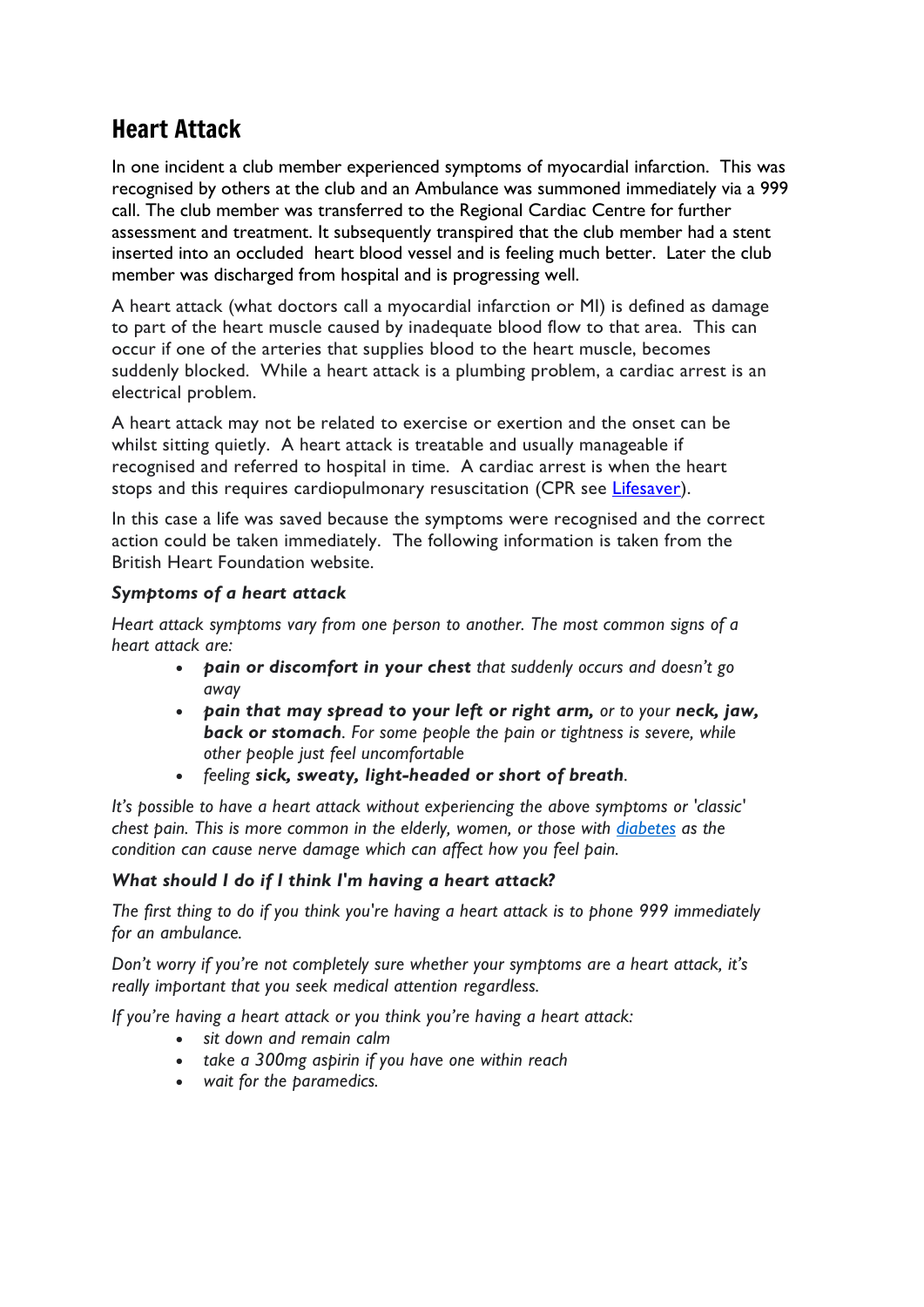#### *Women have heart attacks too*

*We know that women tend to wait longer before calling 999 after first experiencing heart attack symptoms. This may be because women are less likely to recognise the symptoms as a condition that requires urgent treatment. A [recent](https://www.bhf.org.uk/what-we-do/news-from-the-bhf/news-archive/2019/august/no-difference-in-key-heart-attack-symptoms-between-men-and-women) study funded by the BHF emphasises the need for both sexes to recognise and act on the warning signs.*

*In the UK an average of 3 women die of [coronary](https://www.bhf.org.uk/informationsupport/conditions/coronary-heart-disease) heart disease every hour, many of them due to a heart attack. Delaying calling 999 can dramatically reduce your chance of survival. Read more about women and heart [attacks.](https://www.bhf.org.uk/informationsupport/conditions/heart-attack/women-and-heart-attacks)*

T[here](https://www.bhf.org.uk/informationsupport/conditions/heart-attack) more information on the British Heart Foundation website here and information on the difference between heart attack and cardiac arrest on the same website [here.](https://www.bhf.org.uk/informationsupport/heart-matters-magazine/medical/heart-attack-and-cardiac-arrest)

## Emergency Stop Video

Some collisions have been avoided and the harm caused by others has been significantly reduced by one or more crews performing an Emergency Stop.

In RowSafe it says:-

*Coxes and steers (including scullers) are expected to:*

> • *Know how to stop the boat quickly and*



*safely in an emergency and practice this skill with their crews.*

and

*Coaches are expected to:*

• *Coach crews to stop the boat quickly and safely in an emergency.*

A video has been produced explaining how to perform an Emergency Stop, this is available [here.](https://youtu.be/3RBfI-O_AUo) Rowers should be encouraged to study this technique and practise it at least once during each outing.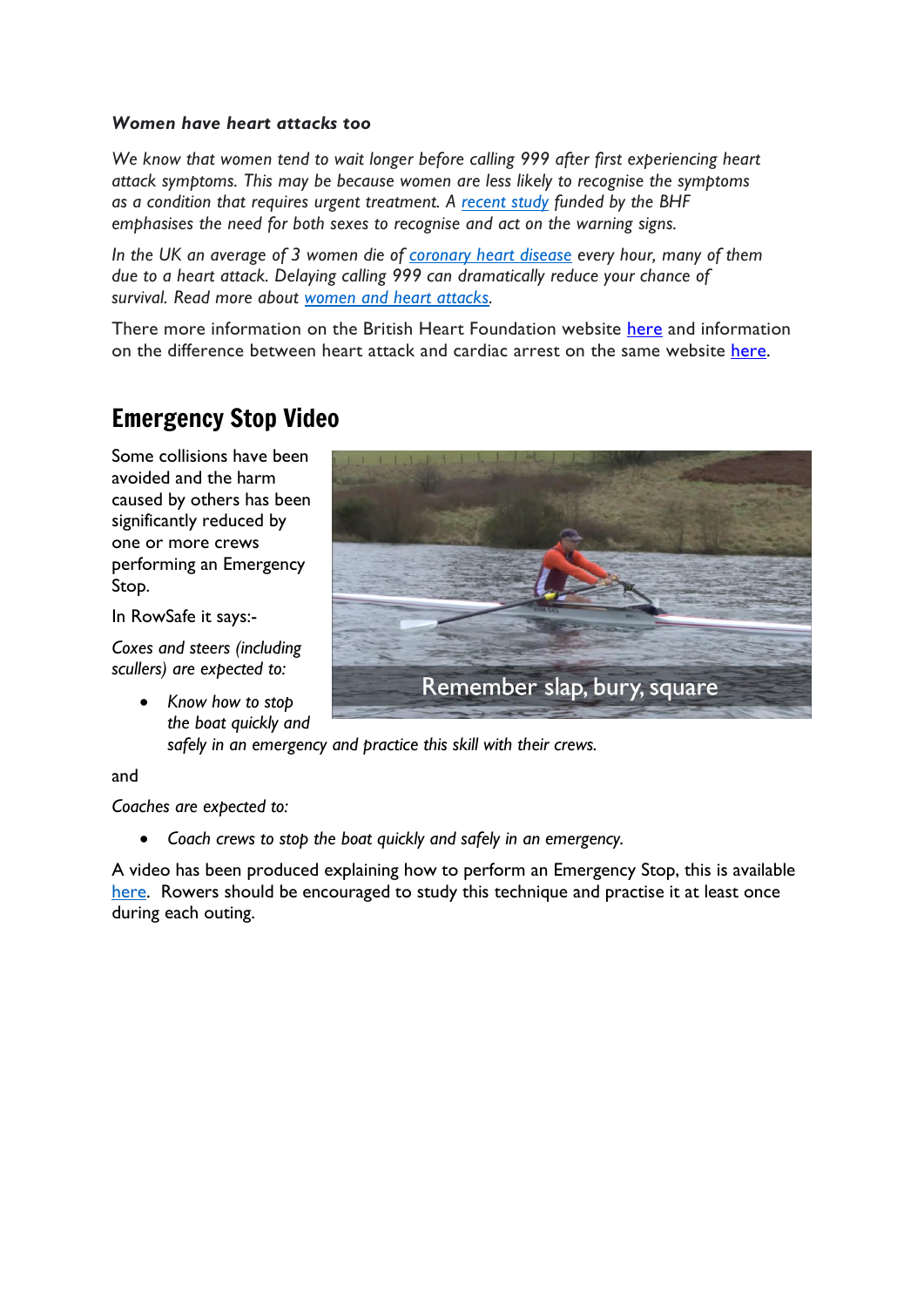# The Requirement for Backstays

There were enquiries about backstays and the requirement to fit them, the following advice was provided:-

Perhaps the easiest way to summarise the background is to refer to the Safety Alert on Backstays; this can be found [here .](https://www.britishrowing.org/wp-content/uploads/2019/04/Safety-Alert-Backstays-.pdf)

The 2020 Rules of Racing were recently approved by the Board and contain the following statement on backstays in italics.

*The forward port and starboard rigger on all boats, other than single sculls, should be protected by a backstay.*

This is in italics because it is not a racing requirement yet but it may be at some point in the future.

The safety reason for fitting backstays is simply to cushion the impact of the rigger with members of another crew in the event of a collision. This is also the reason why they are only specified for the bowmost rigger on each side of the boat. Some backstays will absorb energy by deforming and some will simply tend to push the other rower away rather than to draw them towards the boat.

Backstays are not needed for safety reasons on boats with reverse wing riggers, that is those wing riggers that are attached to the boat between the rower and the bow.

Just for completeness, they are not required for safety reasons on 1xs. We believe that the rotational moment of inertia of a 1x and crew will be so small that in the event of someone or something striking the outer end of the rigger then the1x will rotate about its vertical axis.

Just because backstays are not required for safety reasons, this does not mean that you should not fit them. They tend to make the boat go faster, as explained in the Safety Alert, so you may wish to fit them anyway.

# Spotters

There have been several incidents recently where "spotters" on the bank have been supporting crews but have not taken sufficient action to help their crew to avoid collisions with other crews.

Spotters should be asked to take care to keep a good lookout both in front of and behind the crews they are supporting and warn the crews of the presence of other boats, obstructions and any other hazards. They should also warn any crews that are at risk of a collision with their crew.

In addition, they should also be asked to check the position of their crew across the waterway and warn the crew if it strays towards the centre of the waterway or beyond.

Coxes and steers should understand that they cannot rely on their spotters. The crew is responsible for its own lookout and taking action in good time to avoid collisions.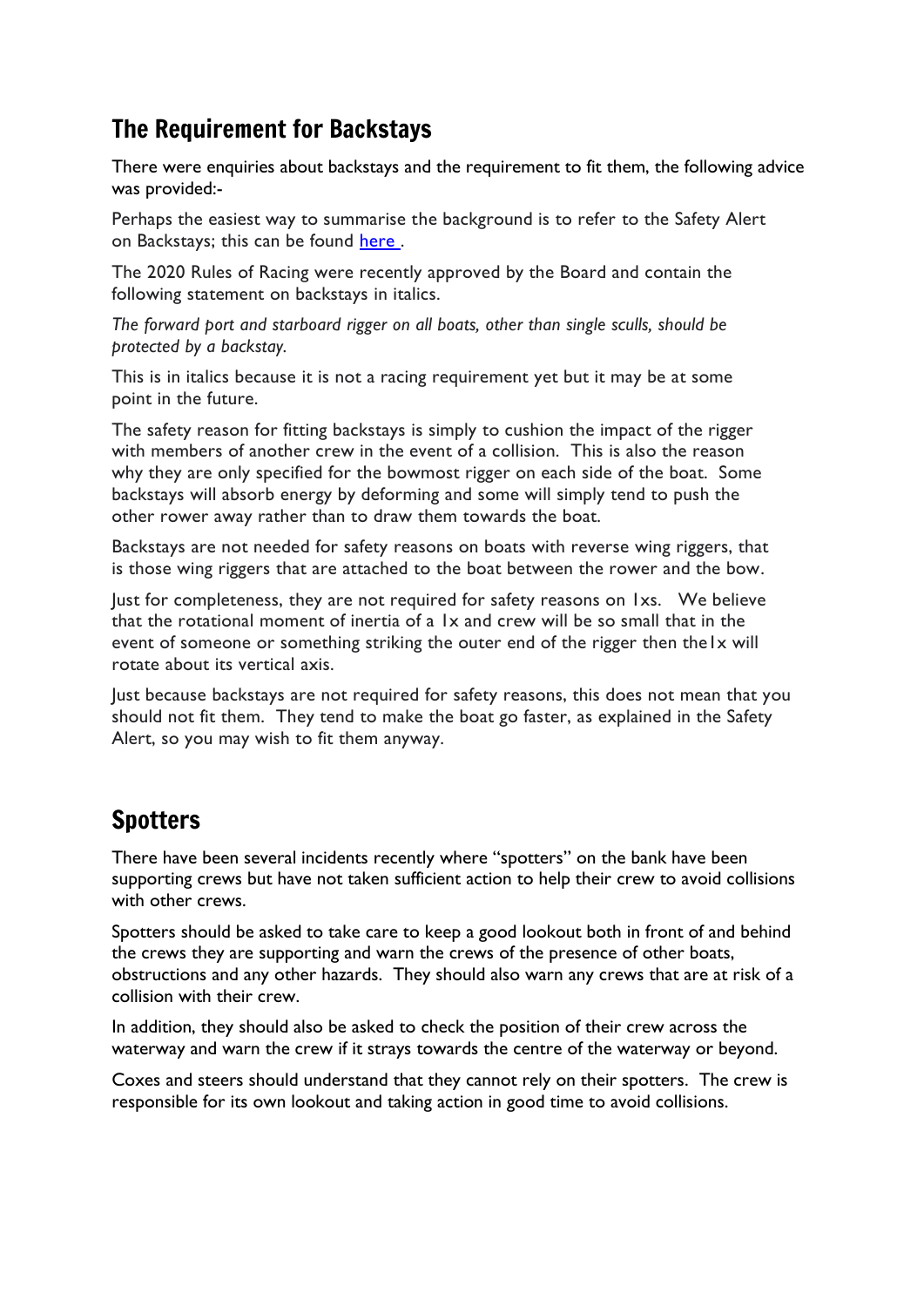## What to do after a collision

There was recently a collision between a  $1x$  and a  $4+$ . One of the sculls in the  $1x$  was broken and it soon became inevitable that the 1x would capsize. The 4+, and its spotter, left the scene of the collision and the sculler then capsized and had to swim ashore unaided. This is not the behaviour we should expect of rowers.

In other incidents, rowers have taken great care to check the condition of all the people involved in the collision and provided assistance to them where needed. The following comments were made in 2019 Incident Reports:-

*"I was proceeding downstream, but had moved too much towards the middle of the river. My single scull came in contact with the double scull from another club who were coming upstream. As a result of the collision my strokeside scull was broken. The crew from the other club helped me to get back to my club's landing stage."*

(It should be noted that in the event of a sculling blade being broken in a 1x then, in the absence of aid from another boat, capsize is inevitable.)

"*We were doing a high rate burst against the stream and wind and were on the correct side when the crew coming the other direction were on our side and not looking. We hit their strokeside rigger and completely broke it, the rigger then wrapped around the bow and pierced our bowside through the hull about 6 inches from the bow. Our bowman's rigger hit the splashguard of their boat which shattered and bent our backstay and hit their bowman in the back. They then capsized and we pushed them across to the far bank*."

*"After the collision, bow of the other crew apologised several times. I asked if anyone was hurt and they reported that they were fine. We rowed back together to make sure both boats would get back safely."* (These were crews from different clubs.)

The following is taken from incidents reported in January.

*"A sculler in a head race was catching and overtaking a sculler from a different club on the final bend. Both scullers were attempting to hold the inside line. As both scullers came together, one sculler decided to yield and lifted one of her blades to avoid a clash of blades. As she did do, the other blade caught the choppy water and capsized. The capsized sculler remained with her boat in the water, and other sculler stopped and stayed with her until the rescue launch arrived."*

*"My arm was injured in a collision, but I would like to note that to their credit, the other crew did turn and come back to see if they could help."*

Please remember that we are all members of the greater community of rowers. We should all take great care to look after each other.

# Support for the CPGA

Information was provided to the CPGA Safety Adviser on an incident in Bristol involving a Gig.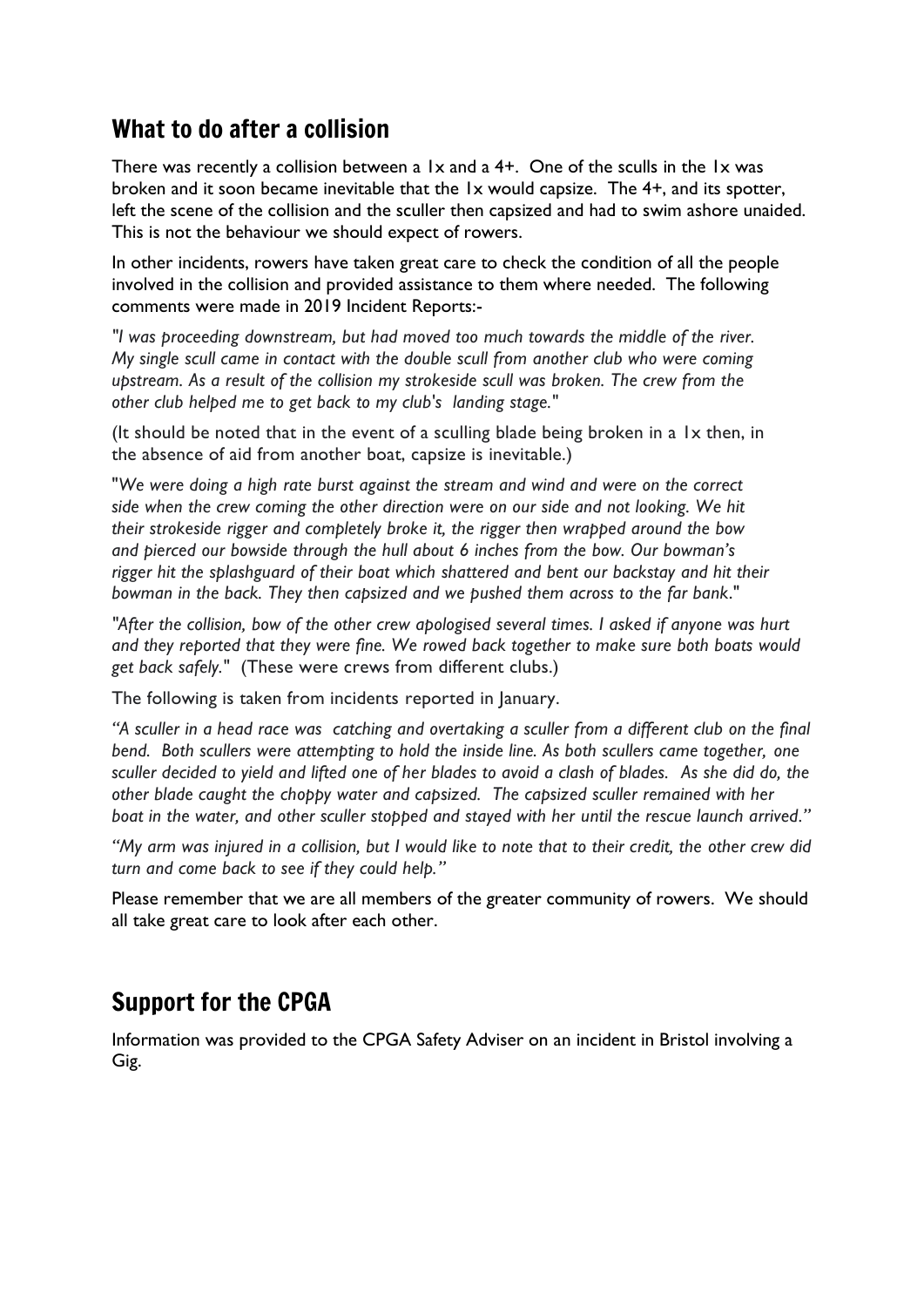# Steering around bends

There have been several collisions recently where crews have strayed towards the "wrong" side of a waterway when rowing at speed around bends. The radial component of surface flow around bends may also contribute to this problem. This is explained in a Safety Alert [here.](https://www.britishrowing.org/wp-content/uploads/2019/12/Safety-Alert-Keep-clear-of-Weirs-Dec-2019.pdf) Crews and coaches should be invited to take particular care on bends.

# Swim Test

There was an enquiry about the recommendations or pre requisites on swimming ability of rowers on the tideway. The query was in relation to a club's rowing courses application form. The following information was provided.

There is guidance in section 3.6 of **[RowSafe](https://www.britishrowing.org/wp-content/uploads/2019/04/Row-Safe-April-2019-online.pdf)** where it says:-

*Ideally, everyone taking part in rowing should be able to:*

- *Swim at least 50 metres in light clothing (rowing kit).*
- *Tread water for at least two minutes.*
- *Swim under water for at least five metres.*

*However, these times and distances could be extended so that they are appropriate to the venue where rowing takes place.* 

In practice, on the Tideway, the distance they should be able to swim on the surface should be at least 100 metres.

Please remember that RowSafe also says:-

It should be recognised that the ability to swim in a pool does not guarantee the ability to swim *in cold, exposed waters*.

# RowSafe Updates

The 2020 version of RowSafe will be issued in April and information about the suggested updates has been included on previous reports. If you have any suggestions for updates then please write to [safety@britishrowing.org](mailto:safety@britishrowing.org)